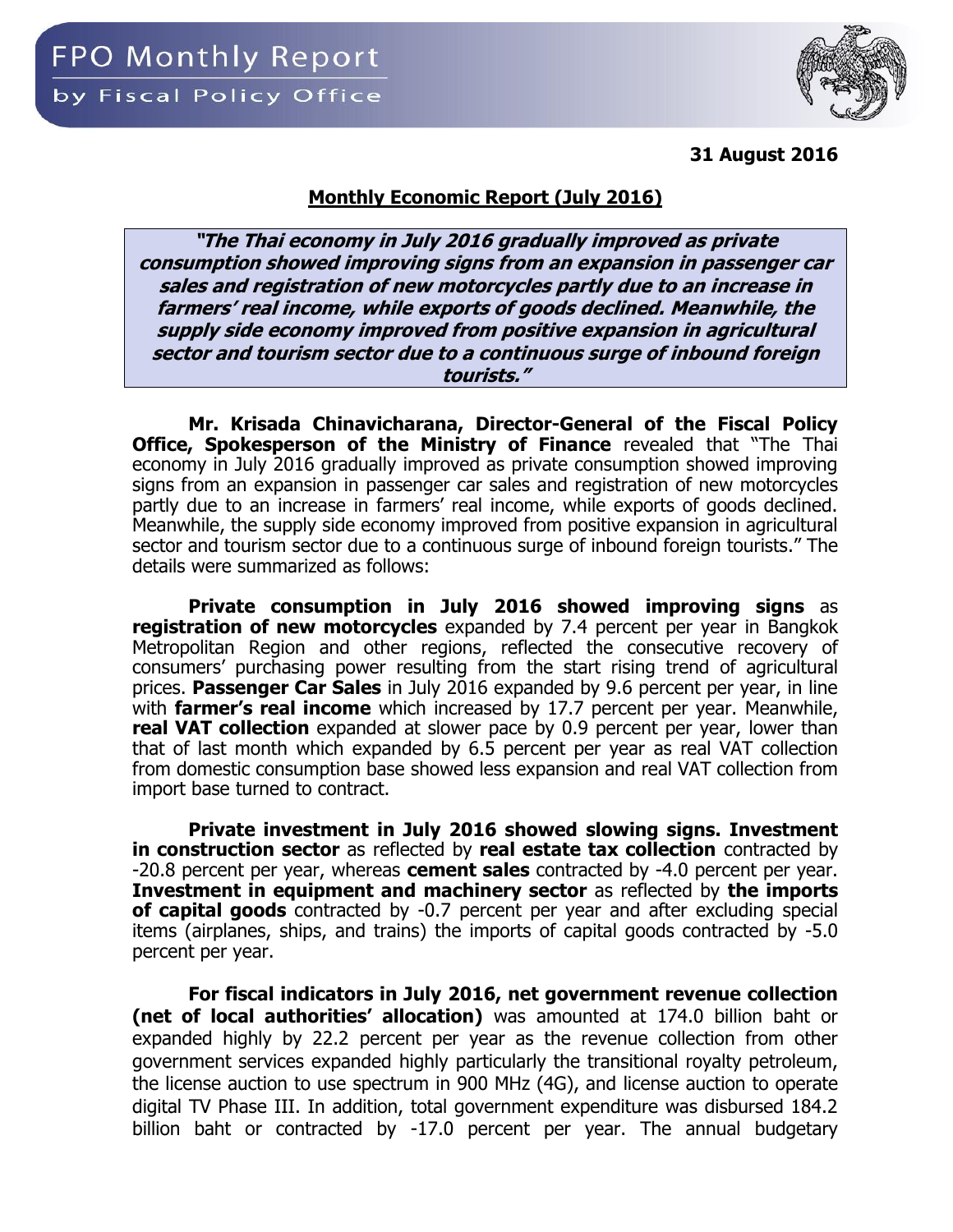expenditure was disbursed 176.1 billion baht or contracted by -15.6 percent per year due to a contraction in current and capital expenditures. However, carry-over expenditure was disbursed 8.1 billion baht. As a result, the budget balance showed the deficit of -32.1 billion baht.

**External demand as shown by export of goods in July 2016 continued to contract by -6.4 percent per year** due to fragile global economy. Export goods that showed contraction comprised agricultural sector and agroindustry sector such as paddy, rubber, cassava, and manufacturing sector such as vehicles and parts, finished oil, plastic beads, radios and television, and chemicals.

**Supply side indicators in July 2016 improved** from agricultural sector which turned to increase and also tourism sector continued to increase. **Agricultural Production Index (API)** increased by 2.3 percent per year and increased by 3.7 percent per month after seasonal adjustment due to an expansion in agricultural sector, livestock, and fishery. In addition, Agricultural Price Index expanded by 16.2 percent per year and this was an expansion for 4 months consecutively. **The number of inbound foreign tourists** expanded by 10.8 percent per year and expanded by 6.2 percent per month after seasonal adjustment due to a surge of tourists from China, CLMV, India, South Korea, and U.S.A. **Manufacturing Production Index (MPI)** in July 2016 recorded a decrease by -5.1 percent per year from the production in vehicles, rubber products and plastic, garment, and chemicals, similarly to categories of exports that showed a contraction. In addition, **Thai Industries Sentiment Index (TISI)** stood at 84.7 points, lower than last month which was 85.3 points due to an anxiety in increasing costs of materials and the volatility in exchange rates including external risks from global economy that affected exports sector.

**Internal stabilities remained favourable and external stabilities remained robust. Headline inflation and core inflation** were low at 0.1 and 0.8 percent per year, respectively. Meanwhile, **unemployment rate** was low at 1.0 percent of total labor force. **Public debt to GDP** at the end of June 2016 stood at 42.8 percent of GDP below the Fiscal Sustainability Framework of 60 percent of GDP. **External economic stability** remained robust reflecting the resilient ability to risk from the volatilities in global economy as **the international reserves** at the end of July were high at 180.2 billion USD, or approximately 3.3 times of short-term external debt.

See Attachment for more details.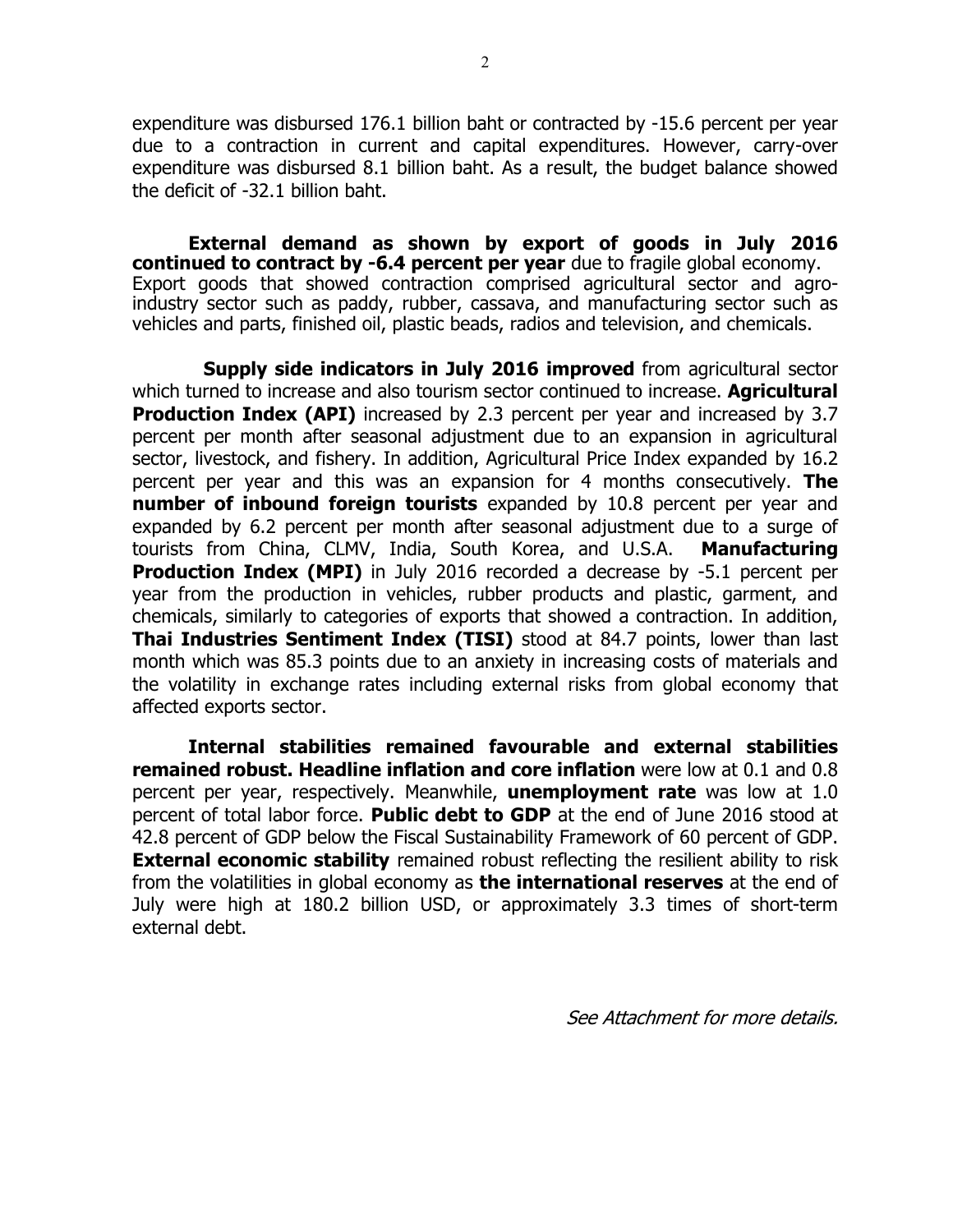## **Monthly Economic Report (July 2016)**

## **"The Thai economy in July 2016 gradually improved as private consumption showed improving signs from an expansion in passenger car sales and registration of new motorcycles partly due to an increase in farmers' real income, while exports of goods declined. Meanwhile, the supply side economy improved from positive expansion in agricultural sector and tourism sector due to a continuous surge of inbound foreign tourists."**

**1. Private consumption in July 2016 improved** as reflected from **registration of new motorcycles** in July 2016 which continued to expand by 7.4 percent per year. The motorcycle registration in Bangkok Metropolitan Region showed an expansion of 11.7 percent per year and in other regions showed expansion of 6.1 percent per year, reflected the consecutive recovery of consumers' purchasing power resulting from the start rising trend of agricultural prices. Similarly, **passenger car sales** in July 2016 expanded by 9.6 percent per year but slightly contracted by -1.5 percent per month after seasonal adjustment in line with **farmers' real income** in July 2016 which increased by 17.7 percent per year. Meanwhile, **real VAT collection** in July 2016 expanded at slower pace by 0.9 percent per year, real VAT collection from domestic consumption base expanded at slower pace by 2.6 percent per year and real VAT from import base turned to decrease by -1.7 percent per year. In addition, **imports of consumer goods** in July 2016 expanded by 3.0 percent per year and contracted by -2.9 percent per month after seasonal adjustment. However, **Consumer Confidence Index** showed the first improvement in 7 months by increasing to 61.4 points and it showed the first improvement in 2016 due to the drought eased and many agricultural prices improved. Consequently, purchasing power in agricultural sector and households in the provinces tended to improve as well as people expectation that the government would emphasize capital expenditures and increase economic stimulation in the second half of 2016.

| <b>Private Consumption</b>                |         |         |                | 2015           |                | 2016    |                |      |         |            |  |  |  |
|-------------------------------------------|---------|---------|----------------|----------------|----------------|---------|----------------|------|---------|------------|--|--|--|
| <b>Indicators</b>                         | 2015    | Q1      | Q <sub>2</sub> | Q <sub>3</sub> | Q <sub>4</sub> | Q1      | Q <sub>2</sub> | Jun  | Jul     | <b>YTD</b> |  |  |  |
| Real Value Added Tax Collection<br>(%yoy) | 1.0     | 1.0     | 1.7            | $-0.7$         | 2.1            | 0.1     | 3.7            | 6.5  | 0.9     | 1.8        |  |  |  |
| %gog SA /%mom SA                          |         | 1.1     | $-0.6$         | $-1.1$         | 2.6            | $-0.7$  | 3.1            | 7.0  | $-6.5$  |            |  |  |  |
| Imports of Consumer Goods (%yoy)          | 2.2     | 10.8    | 2.0            | 1.5            | $-4.4$         | 3.6     | 3.4            | 3.4  | 3.0     | 3.5        |  |  |  |
| %gog_SA / %mom_SA                         |         | 0.0     | $-3.8$         | 0.0            | $-1.1$         | 7.8     | $-3.1$         | 1.1  | $-2.9$  |            |  |  |  |
| Passenger Car Sales (%yoy)                | $-19.1$ | $-12.5$ | $-27.3$        | $-24.9$        | $-11.7$        | $-26.6$ | 4.9            | 19.6 | 9.6     | $-9.2$     |  |  |  |
| %gog SA / %mom SA                         |         | $-0.4$  | $-16.0$        | $-4.4$         | 9.3            | $-15.7$ | 19.2           | 0.3  | $-1.5$  |            |  |  |  |
| Registration of new motorcycles<br>(%уоу) | $-0.2$  | 10.9    | $-2.9$         | $-10.6$        | 2.3            | $-3.3$  | 7.9            | 5.2  | 7.4     | 2.7        |  |  |  |
| %gog SA / %mom SA                         |         | 9.2     | $-10.4$        | $-3.2$         | 8.0            | 3.1     | 0.6            | 0.7  | $-12.8$ |            |  |  |  |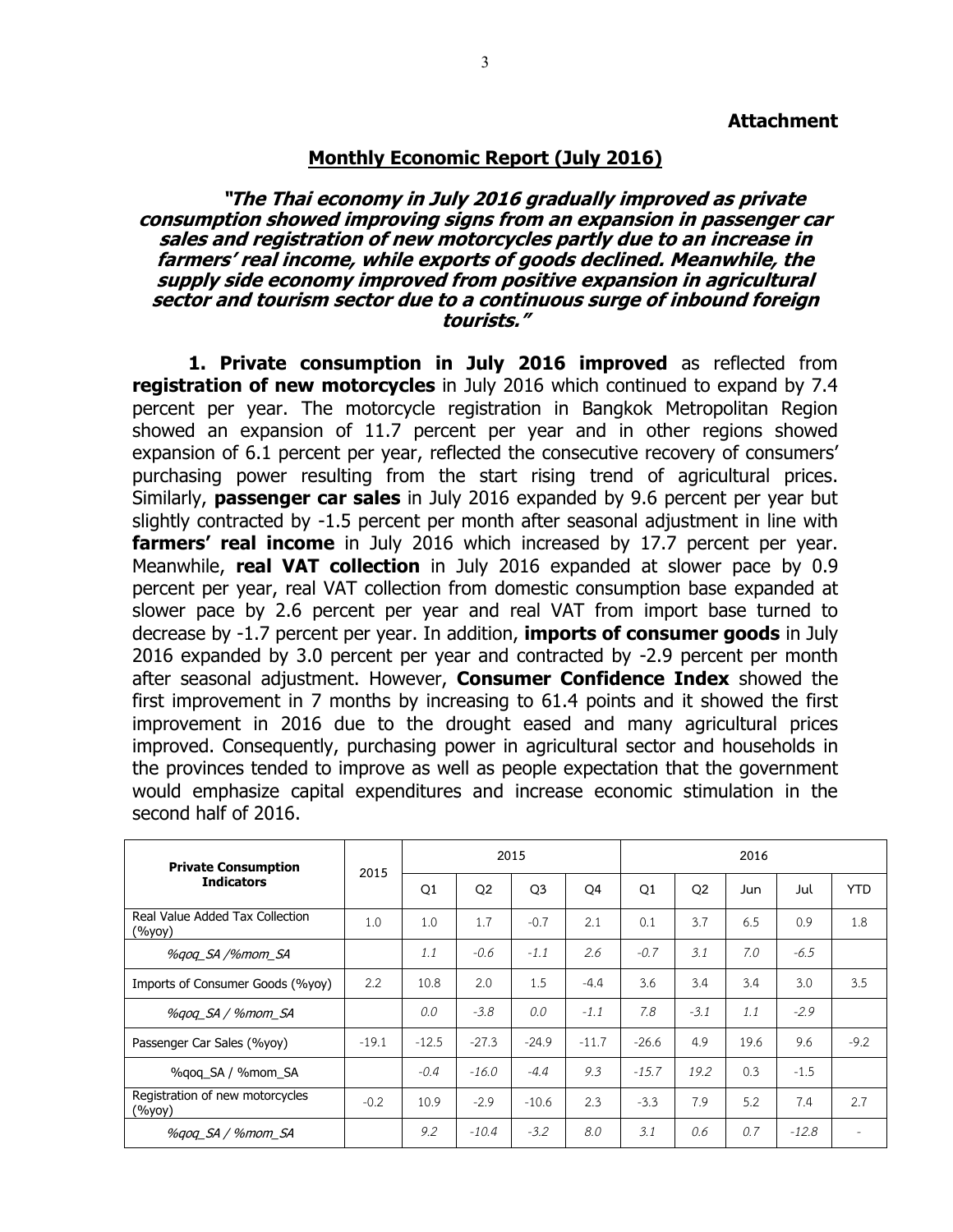| <b>Private Consumption</b><br><b>Indicators</b> | 2015   |        |                | 2015           |        | 2016        |                |        |      |        |  |  |
|-------------------------------------------------|--------|--------|----------------|----------------|--------|-------------|----------------|--------|------|--------|--|--|
|                                                 |        | Q1     | Q <sub>2</sub> | Q <sub>3</sub> | Q4     | $_{\rm Q1}$ | Q <sub>2</sub> | Jun    | Jul  | YTD    |  |  |
| Farmers' real incomes<br>(calculated by FPO)    | $-9.2$ | $-4.1$ | $-15.5$        | $-14.9$        | $-5.9$ | $-11.2$     | 1.8            | $-0.6$ | 17.7 | $-6.8$ |  |  |
| Consumer Confidence Index                       | 64.7   | 68.4   | 64.9           | 61.8           | 63.6   | 63.4        | 61.1           | 60.6   | 61.4 | 62.1   |  |  |

**2. Private investment in overview showed slowing signs. Investment in construction** as reflected **by real estate tax collection** in July 2016 contracted by -20.8 percent per year. In addition, **cement sales** in July 2016 continued to contract by -4.0 percent per year and **Construction Materials Price Index (CMI)** in July 2016 recorded a decrease by -3.9 percent per year as price index in cement products (such as Portland mixed-cement and finished plaster) decreased due to surplus supply of cement. In addition, prices of steel and steel products declined due to decreasing prices of steel in world market. **Investment in equipment and machinery** as reflected by **the imports of capital goods** continued to contract by -0.7 percent per year and imports of capital goods excluding special items (airplane, ship, train) contracted by -5.0 percent per year.

| <b>Private Investment</b>                                              | 2015   |                |                | 2015           |                | 2016           |                |            |         |            |  |  |  |
|------------------------------------------------------------------------|--------|----------------|----------------|----------------|----------------|----------------|----------------|------------|---------|------------|--|--|--|
| <b>Indicators</b>                                                      |        | O <sub>1</sub> | Q <sub>2</sub> | O <sub>3</sub> | O <sub>4</sub> | O <sub>1</sub> | O <sub>2</sub> | <b>Jun</b> | Jul     | <b>YTD</b> |  |  |  |
| Construction sector                                                    |        |                |                |                |                |                |                |            |         |            |  |  |  |
| Real estate tax collection (%yoy)                                      | 8.7    | 7.3            | 2.9            | $-0.5$         | 22.2           | 6.6            | 12.9           | $-7.7$     | $-20.8$ | 5.3        |  |  |  |
| %qoq SA / %mom SA                                                      |        | $-1.7$         | $-3.0$         | 2.3            | 24.1           | $-13.1$        | 3.3            | $-20.8$    | $-11.8$ |            |  |  |  |
| Cement sales (%yoy)                                                    | $-0.4$ | $-2.5$         | $-0.2$         | $-0.7$         | 2.1            | 3.1            | $-1.6$         | $-3.5$     | $-4.0$  | 0.1        |  |  |  |
| %gog SA / %mom SA                                                      |        | 0.3            | 1.8            | $-1.4$         | 1.3            | 1.4            | $-3.0$         | $-1.2$     | $-2.5$  |            |  |  |  |
| Construction Materials Price Index (CMI)                               | $-4.9$ | $-3.7$         | $-4.4$         | $-5.7$         | $-6.6$         | $-5.1$         | $-2.2$         | $-2.6$     | $-3.9$  | $-3.7$     |  |  |  |
| Machinery sector                                                       |        |                |                |                |                |                |                |            |         |            |  |  |  |
| Commercial car sales (%yoy)                                            | $-2.6$ | $-11.3$        | $-17.3$        | $-0.3$         | 17.2           | 4.0            | 13.6           | 4.0        | $-6.1$  | 6.3        |  |  |  |
| %gog SA / %mom SA                                                      |        | $-1.7$         | $-5.8$         | 14.4           | 8.4            | $-9.9$         | 2.3            | $-5.2$     | $-5.5$  |            |  |  |  |
| Imports of capital goods (%yoy)                                        | $-2.2$ | 0.9            | 2.0            | $-10.8$        | 0.2            | $-1.0$         | $-11.6$        | $-15.4$    | $-0.7$  | $-5.6$     |  |  |  |
| %qoq SA / %mom SA                                                      |        | 0.3            | 1.2            | $-6.1$         | 5.0            | $-0.6$         | $-9.6$         | $-1.5$     | 3.5     |            |  |  |  |
| Imports of capital goods (exclude aircraft,<br>ship, and train) (%yoy) | $-1.4$ | 0.1            | $-3.6$         | $-2.3$         | 0.1            | 0.0            | $-5.1$         | $-5.4$     | $-5.0$  | $-2.9$     |  |  |  |
| %gog SA / %mom SA                                                      |        | $-1.0$         | 0.1            | 0.8            | 2.0            | $-1.1$         | $-5.9$         | 1.9        | $-4.1$  |            |  |  |  |

**3. Net government revenue collection (net of local authorities' allocation)** was amounted at 174.0 billion baht or expanded by 22.2 percent per year as the revenue collection from other government services expanded highly particularly the transitional royalty petroleum, the license auction to use spectrum in 900 MHz (4G), and license auction to operate digital TV Phase III. **Total**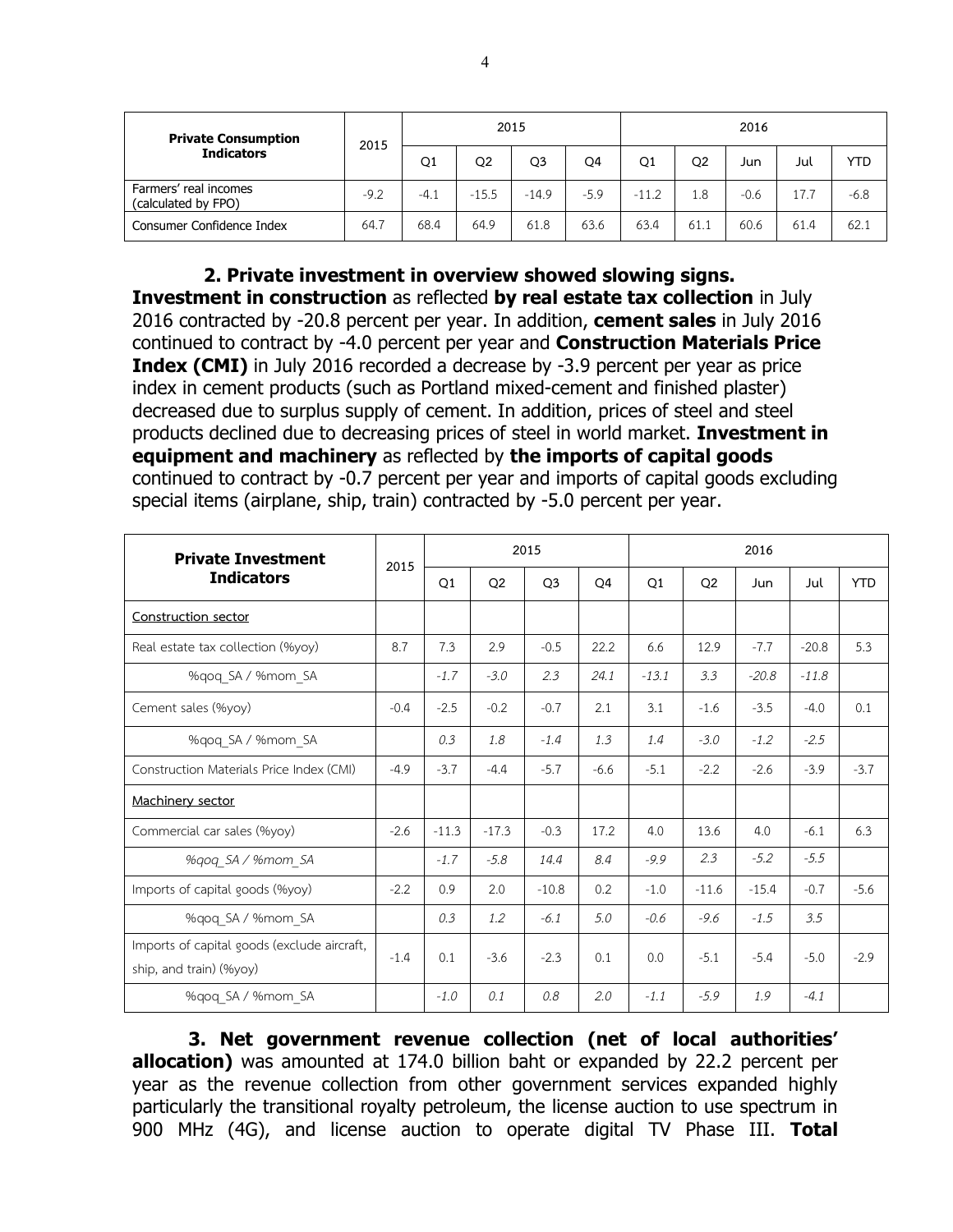**government expenditure** in July 2016 was disbursed 184.2 billion baht or contracted by -17.0 percent per year. The annual budgetary expenditure was disbursed 176.1 billion baht or contracted by -15.6 percent per year as current expenditure and capital expenditure showed a contraction by -17.3, and -2.0 percent per year, respectively, as an accelerating disbursement during the beginning of fiscal year. As a result, the budget balance in July 2016 showed the deficit of -32.1 billion baht.

| <b>Fiscal Sector Indicators</b>                                     |          |                    |                    | FY2015             |                    | FY 2016            |                    |                               |        |         |             |  |  |  |  |
|---------------------------------------------------------------------|----------|--------------------|--------------------|--------------------|--------------------|--------------------|--------------------|-------------------------------|--------|---------|-------------|--|--|--|--|
| (Billion Baht)                                                      | FY2015   | Q1/<br><b>FY15</b> | Q2/<br><b>FY15</b> | Q3/<br><b>FY15</b> | Q4/<br><b>FY15</b> | Q1/<br><b>FY16</b> | Q2/<br><b>FY16</b> | Q <sub>3</sub><br><b>FY16</b> | Jun    | Jul     | <b>FYTD</b> |  |  |  |  |
| Net Government<br>Revenue (net of local<br>authorities' allocation) | 2,213.4  | 507.5              | 469.9              | 652.5              | 585.5              | 585.9              | 492.6              | 717.2                         | 238.2  | 174.0   | 1,969.7     |  |  |  |  |
| $(96y-c-y)$                                                         | 6.7      | 0.8                | 7.5                | 7.2                | 11.0               | 15.5               | 4.8                | 9.9                           | $-7.3$ | 22.2    | 11.1        |  |  |  |  |
| Total government<br>expenditure                                     | 2,601.4  | 844.1              | 617.6              | 569.6              | 570.1              | 890.9              | 680.0              | 677.8                         | 264.8  | 184.2   | 2,432.8     |  |  |  |  |
| $(%y-o-y)$                                                          | 5.8      | 1.6                | 11.7               | 10.7               | 1.6                | 5.5                | 10.1               | 19.0                          | 31.5   | $-17.0$ | 8.0         |  |  |  |  |
| Annual budgetary<br>expenditure                                     | 2,378.1  | 766.4              | 557.7              | 529.4              | 524.6              | 807.7              | 604.2              | 638.8                         | 250.8  | 176.1   | 2,226.8     |  |  |  |  |
| $(%y-o-y)$                                                          | 5.9      | 0.7                | 15.6               | 11.1               | $-0.3$             | 5.4                | 8.3                | 20.7                          | 34.4   | $-15.6$ | 8.0         |  |  |  |  |
| Current expenditure                                                 | 2,106.6  | 725.1              | 481.0              | 452.3              | 448.1              | 739.6              | 509.0              | 537.2                         | 211.4  | 153.9   | 1,939.8     |  |  |  |  |
| $(96y-c-y)$                                                         | 7.4      | 12.5               | 7.3                | 8.1                | $-0.7$             | 2.0                | 5.8                | 18.8                          | 34.9   | $-17.3$ | 5.2         |  |  |  |  |
| Capital expenditure                                                 | 271.6    | 41.3               | 76.7               | 77.1               | 76.4               | 68.1               | 95.1               | 101.5                         | 39.4   | 22.2    | 286.9       |  |  |  |  |
| $(96y-c-y)$                                                         | $-4.4$   | $-64.6$            | 123.2              | 32.4               | 2.1                | 64.9               | 24.0               | 31.7                          | 31.9   | $-2.0$  | 31.7        |  |  |  |  |
| Expenditure (last year)                                             | 223.3    | 77.7               | 59.9               | 40.1               | 45.5               | 83.2               | 75.8               | 39.0                          | 14.0   | 8.1     | 206.1       |  |  |  |  |
| <b>Budget Balance</b>                                               | $-394.4$ | $-347.3$           | $-138.9$           | 89.4               | 2.3                | $-306.9$           | $-203.9$           | 70.7                          | 75.7   | $-32.1$ | $-472.1$    |  |  |  |  |

**4. External demand as shown by exports of goods showed a contraction for 4 months consecutively.** In July 2106, exports values were amounted at 17.0 billion USD or contracted by -6.4 percent per year. Export goods showing contraction were from agricultural and agro-industry sector such as paddy, rubber, tapioca, and sugar, and from manufacturing sector such as vehicles and parts, finished oil, plastic beads, radios and televisions, and chemicals. This contraction was due to fragile global economy, low fuel prices, and agricultural products affected from climate volatility. **Imports values** in July 2016 were amounted at 16.2 billion USD or contracted by -7.2 percent per year. As such the greater exports values compared to that of imports resulted in the trade surplus in July 2016 of 0.8 billion USD.

However, to compare the Thai exports values with that of other countries in region, it was found that exports values of other countries contracted as well. In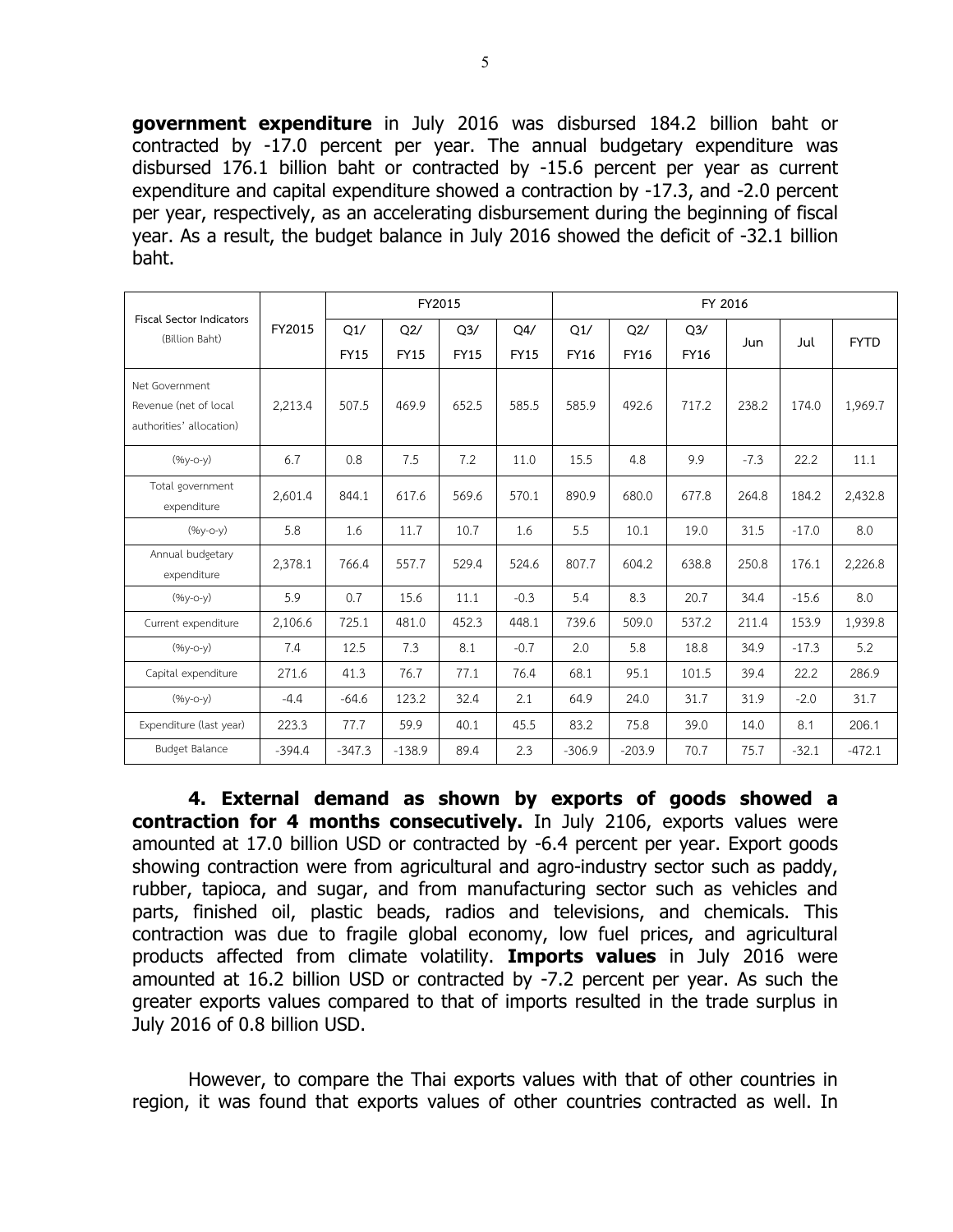addition, to compare with the first 7 months of 2016, Thai exports values contracted by -2.0 percent per year, less than that of other countries in region.



 *YTD Jan - Jun 2016*

*Note: The Official figures of Australia, Singapore, Malaysia, Hong Kong and Japan export are in local currency.*

**5. Supply side indicators improved in July 2016 from positive expansion in agricultural sector and a continuous surge in tourism. Agricultural Production Index** in July 2016 turned to expand by 2.3 percent per year and expanded by 3.7 percent per month after seasonal adjustment as a result of main agricultural products, livestock, and fishery which expanded by 0.7, 5.8, and 2.7 percent per year, respectively. Similarly**, Agricultural Price Index** in July 2016 improved by 16.2 percent per year and expanded in the fourth consecutive months by 10.1 percent per month after seasonal adjustment resulting from the expansion in main agricultural products, livestock, and fishery as an increase in domestic and external demand. **The number of inbound foreign tourists** in July 2016 was recorded at 2.95 million persons or expanded by 10.8 percent per year and increased by 6.2 percent per month after seasonal adjustment. Foreign tourists increased from China, CLMV, India, South Korea, and U.S.A. which increased by 11.5, 22.9, 16.4, 10.5, and 15.2 percent per year, respectively. Meanwhile, **Manufacturing Production Index (MPI) in July 2016** recorded a decrease by -5.1 percent per year due to production in vehicles, rubber products and plastic, garment, and chemicals similarly to categories of exports that showed a contraction. In addition, **Thai Industries Sentiment Index (TISI)** in July 2016 stood at 84.7 points and recorded a decrease in second consecutive month due to an anxiety in increasing production costs particularly materials prices and a carefulness of consumers'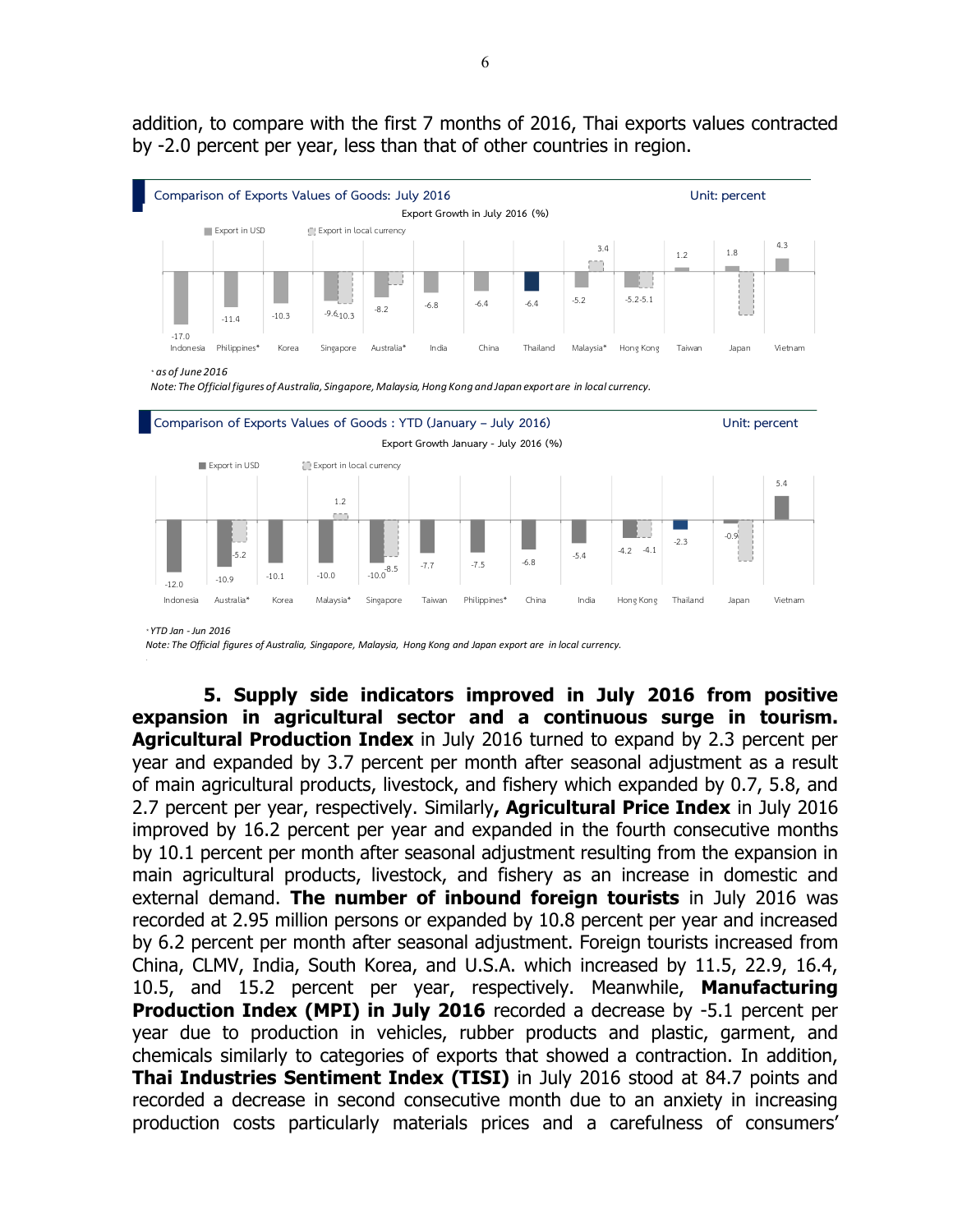|                                                     | 2015   |      |                | 2015           |        | 2016   |                |        |        |            |  |  |
|-----------------------------------------------------|--------|------|----------------|----------------|--------|--------|----------------|--------|--------|------------|--|--|
| <b>Supply Side Indicators</b>                       |        | Q1   | Q <sub>2</sub> | Q <sub>3</sub> | Q4     | Q1     | Q <sub>2</sub> | Jun    | Jul    | <b>YTD</b> |  |  |
| Agricultural Production Index (%yoy)                | $-4.3$ | 2.4  | $-11.6$        | $-11.6$        | $-0.1$ | $-6.0$ | $-1.6$         | $-2.4$ | 2.3    | $-3.4$     |  |  |
| %gog SA / %mom SA                                   |        | 2.5  | $-10.2$        | 1.0            | 6.8    | $-3.3$ | $-4.8$         | $-1.0$ | 3.7    |            |  |  |
| Thai Industries Sentiment Index (TISI)<br>(percent) | 85.8   | 89.2 | 85.2           | 82.7           | 86.0   | 86.0   | 85.6           | 85.3   | 84.7   | 85.6       |  |  |
| Manufacturing Production Index<br>(%yoy)            | 0.3    | 0.4  | $-0.3$         | 0.9            | 0.3    | $-0.9$ | 1.5            | 0.8    | $-5.1$ | $-0.5$     |  |  |
| %gog SA / %mom SA                                   |        | 0.5  | $-2.3$         | 1.5            | 0.5    | 0.1    | 0.7            | $-0.9$ | $-3.7$ |            |  |  |
| Number of Inbound foreign Tourists<br>(%yoy)        | 20.4   | 22.8 | 36.9           | 24.9           | 3.7    | 15.5   | 8.2            | 7.2    | 10.8   | 11.9       |  |  |
| %gog SA / %mom SA                                   |        | 3.0  | 8.2            | $-1.7$         | $-5.7$ | 15.4   | $1.2^{\circ}$  | $-1.2$ | 6.2    |            |  |  |

spending. In addition, entrepreneurs were anxious about volatility in exchange rates including external risks from global economy which affected exports sector.

**6. Internal stabilities remained favourable and external stabilities remained robust. Headline inflation** in July 2016 was 0.1 percent per year slower rate than last month as a consequence of decreasing fuel prices and declining prices in meats, vegetables, and fruits. However, finished-food prices remained increase leading to headline inflation stood at positive side. **Core inflation** was 0.8 percent per year stable from previous month. Meanwhile, **unemployment rate** in July 2016 was 1.0 percent of total labor force or equivalent to 390,000 unemployed persons. **Public debt to GDP** at the end of June 2016 stood at 42.8 percent of GDP below the Fiscal Sustainability Framework of 60 percent of GDP. **External economic stability** remained robust reflecting the resilient ability to risk from the volatilities in global economy as **the international reserves** at the end of July 2016 were high at 180.2 billion USD, or approximately 3.4 times of short-term external debt.

| Macroeconomic Stability                       | 2015   |        | 2015           |                |        | 2016   |                |      |      |      |            |  |  |  |
|-----------------------------------------------|--------|--------|----------------|----------------|--------|--------|----------------|------|------|------|------------|--|--|--|
| <b>Indicators</b>                             |        | Q1     | Q <sub>2</sub> | Q <sub>3</sub> | Q4     | Q1     | Q <sub>2</sub> | May  | Jun  | Jul  | <b>YTD</b> |  |  |  |
| Internal Stability                            |        |        |                |                |        |        |                |      |      |      |            |  |  |  |
| Headline Inflation (%yoy)                     | $-0.9$ | $-0.5$ | $-1.1$         | $-1.1$         | $-0.9$ | $-0.5$ | 0.3            | 0.5  | 0.4  | 0.1  | $-0.1$     |  |  |  |
| Core Inflation (%yoy)                         | 1.1    | 1.5    | 1.0            | 0.9            | 0.8    | 0.7    | 0.8            | 0.8  | 0.8  | 0.8  | 0.7        |  |  |  |
| Unemployment rate (% of<br>total labor force) | 0.9    | 1.0    | 0.9            | 0.9            | 0.8    | 0.9    | 1.1            | 1.2  | 1.0  | 1.0  | 1.0        |  |  |  |
| Public debt (% of GDP)                        | 44.4   | 43.3   | 42.7           | 43.1           | 44.4   | 44.1   | 42.8           | 43.4 | 42.8 | n.a. | 42.8       |  |  |  |
| <b>External Stability</b>                     |        |        |                |                |        |        |                |      |      |      |            |  |  |  |
| Current Account Balance                       | 31.6   | 8.4    | 6.1            | 6.9            | 10.2   | 16.6   | 8.4            | 2.2  | 3.0  | n.a. | 25.0       |  |  |  |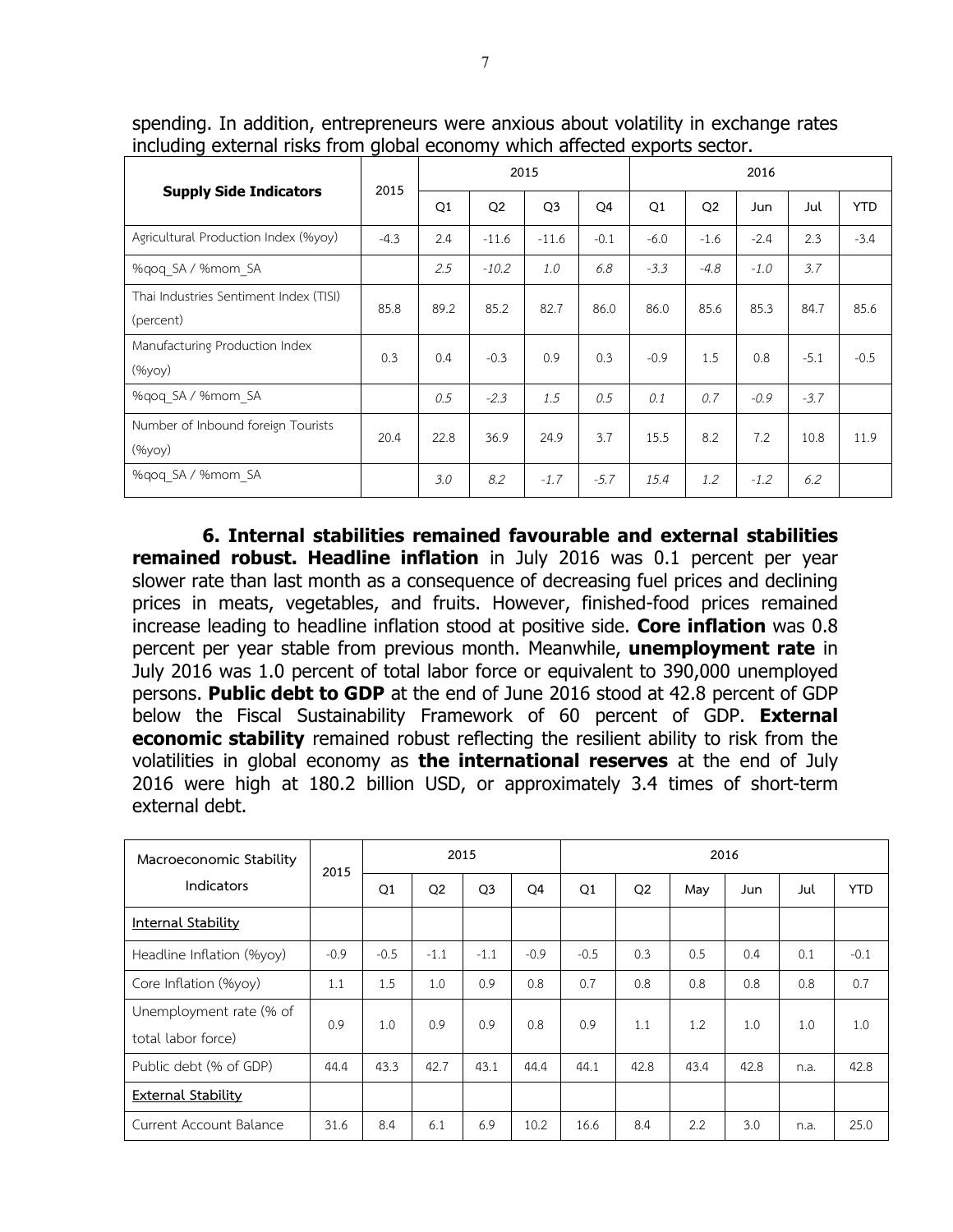| Macroeconomic Stability                                          | 2015  |       | 2015           |                |       | 2016  |                |       |       |       |            |  |  |  |
|------------------------------------------------------------------|-------|-------|----------------|----------------|-------|-------|----------------|-------|-------|-------|------------|--|--|--|
| <b>Indicators</b>                                                |       | Q1    | Q <sub>2</sub> | Q <sub>3</sub> | Q4    | Q1    | Q <sub>2</sub> | May   | Jun   | Jul   | <b>YTD</b> |  |  |  |
| (Billion USD)                                                    |       |       |                |                |       |       |                |       |       |       |            |  |  |  |
| International Reserves<br>(Billion USD)                          | 156.5 | 156.3 | 160.3          | 155.5          | 156.5 | 175.1 | 175.5          | 175.5 | 178.7 | 180.2 | 180.2      |  |  |  |
| Net Forward (Billion USD)                                        | 11.7  | 19.6  | 18.4           | 13.3           | 11.7  | 13.9  | 15.7           | 15.6  | 15.7  | 16.9  | 16.9       |  |  |  |
| International reserves to<br>short term external debt<br>(times) | 3.0   | 3.0   | 2.9            | 2.9            | 3.1   | 3.2   | 3.3            | 3.4   | 3.3   | n.a.  | 3.3        |  |  |  |

The financial and fiscal measures that the Ministry of Finance has carried forward government policy and launched in September 2015 onwards would help support the economic growth of Thailand in previous year and 2016. The progress of measures until as of 22 August 2016 was summarized as follows:

**1. Project to strengthen the grass-root economy under People's State approach** through 79,556 village and urban community funds under the 35 billion-baht budget in which each village fund would be allocated budget up to 500,000 baht via the National Village and Urban Community Fund Office for investing in community infrastructure such as rice warehouse and mill, water reservoirs, and agricultural processing machines. The allocation would be also spent on various activities to enhance local workers' potential and upgrade the quality of life of residents. As of current status, Committee of the National Village and Urban Community Fund issued criteria for eligible projects and approved projects and budget for 6 3 ,456 funds worth 31,664 million baht and already transferred 24,941 million baht which was disbursed 13,575 million baht.

**2. Project to enhance villages' potential and strengthen grassroot economy under People's State approach.** The objective of this project is to support funding to village funds in which each village would be funded up to 200,000 within the budget framework of 15,000 million baht. The cabinet approved in principle of the project on 5 April 2016 where the Interior Ministry is the main authority to operate the project. There were 85,443 approved projects which transferred to villages worth 14,907 million baht which was disbursed 14,887 million baht.

**3. Relief measures for drought-affected farmers and agricultural competitiveness enhancement.**

## **3.1 Relief measure for drought-affected farmers:**

**implementation of policy loan as contingency fund (The credit line of 6,000 million baht).** Loan period is for 1 year with 0 percent interest rate for the first six months, and increase to 4 percent for the remaining six months (Month 7-12). As of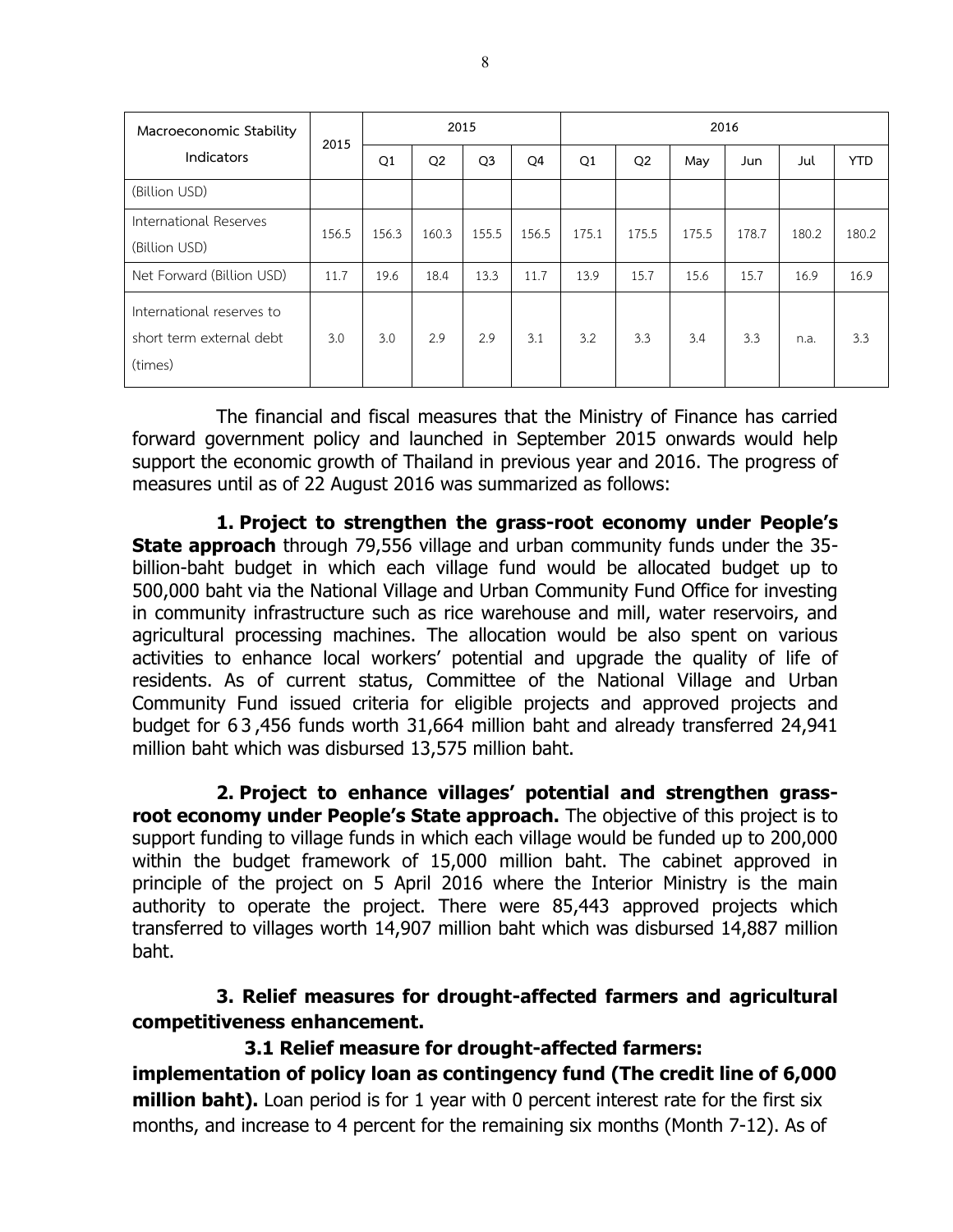17 August 2016, approved loans were amounted to 1,922 million baht to 162,573 farmers.

**3.2 "One Tambon One Agricultural SME" policy loans to promote sustainability of Thai agricultural sector (The credit line of 72,000 million baht).** Loan period is for 10 years with interest rate of 4 percent for the first seven years and apply to normal interest rate for the remaining three years (Year 8 – 10). As of 17 August 2016, loans were disbursed at 10,343 million baht to 8,039 agricultural SMEs.

## **4. Short-term financial and fiscal measures to encourage SMEs competitiveness enhancement**.

**4.1 Project of loan guarantee for PGS-5 (revised) (Credit 30 percent per port would be guaranteed by the Thai Credit Guarantee Corporation (TCG) with the limit of 100,000 million baht).** TCG guaranteed loans of 87,586 million Baht to 22,916 SMEs entrepreneurs.

**4.2 Measure to encourage SMEs through Venture Capital** (The budget of 6 ,000 million baht)**.** The Government Savings Bank approved venture capital to 3 SMEs entrepreneurs worth 70 million baht and SME Bank approved in principle for venture capital to 8 SME entrepreneurs worth 95.5 million baht which was already disbursed to 3 SME entrepreneurs worth 46 million baht.

**4.3 Project of Policy Loan (The credit line of 15,000 million baht)**. As of current status, SME Bank approved loan worth 11,784 million baht to 3,928 SMEs and the Thai Credit Guarantee Corporation (TCG) guaranteed loans worth 11,030 million baht to 3,869 SMEs.

**5. Financial and fiscal measures to stimulate real estate sector.**  The goals are to boost real estate sector and to help low-income earners buy houses and be homeowner.

 **5.1 Loan measure for low-and medium-income earners,** the Government Housing Bank has received the applications since 19 October 2015. Lately, the Government Housing Bank approved loan to 16,094 applicants worth 22,329 million Baht.

**5.2 Soft loans for lower-income first-home buyers under People's State approach**. The objectives are to help low-income people including government servants, soldiers, policemen, and academic personnel and people with uncertain salary or freelance who have never been homeowner and this measure covers housing repair and enlargement through relaxed home loans from stateowned banks. The most updated data (as of 22 August 2016) showed that the Government Housing Bank approved loans as Post Finance to 5,629 loan applicants worth 4,847 million baht and the Government Savings Bank approved loans as Pre Finance to 38 loan applicants worth 1,235 million baht, and approved loans as Post Finance to 45,576 loan applicants worth 54,272 million baht.

------------------------------------------------------------